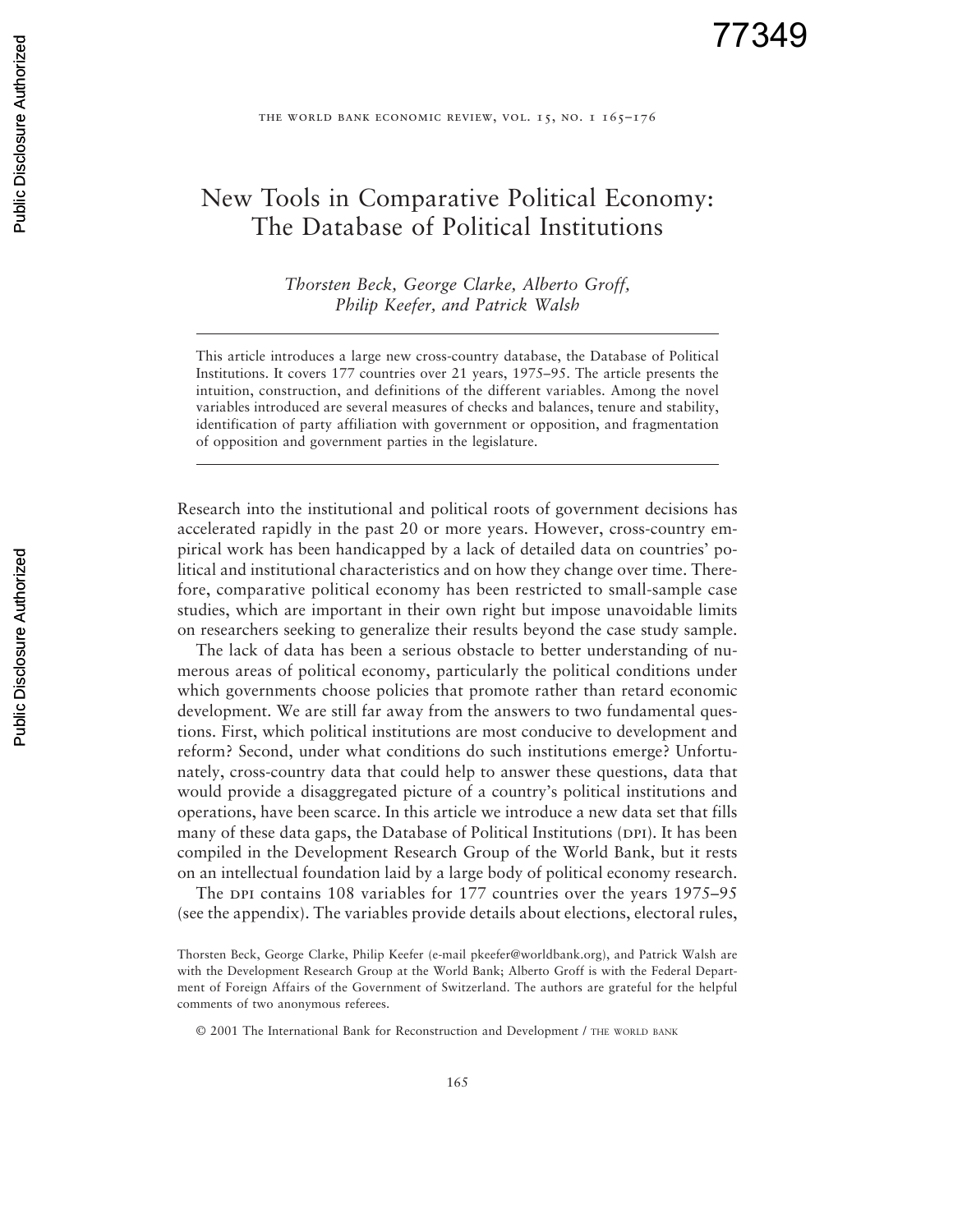type of political system, party composition of the opposition and government coalitions, and the extent of military influence on government. The DPI also contains a number of new variables compiled from the raw data, including original measures of checks and balances and political stability. In contrast to other databases, these variables are nearly all objective and their construction is entirely transparent. They are also disaggregated, allowing researchers to get away from such useful but broad indicators as whether countries allow elections, whether elections are "free," or whether the executive is "constrained." Instead, the DPI allows researchers to use precise and concrete institutional features of countries and to combine them in ways appropriate for theoretical analysis.

The remainder of the article and the appendix provide details on sources and collection methodology. The database is described in more detail in Beck and others (2000).1

#### I. The Political System and Electoral Competitiveness

Two fundamental characteristics of a political system are the relationship of the executive and legislative branches and the competitiveness of elections of the political actors who occupy these branches. The DPI has information on both. With regard to the first, the variable *SYSTEM* was created to capture whether countries are presidential, assembly-elected presidential, or parliamentary (see the chief executive variables in the appendix). For countries with both a president and a prime minister, the decision whether to call the system presidential or parliamentary is based on the power that the president has relative to the prime minister. Our criteria were taken, with some modification, from the literature (for example, Shugart and Carey 1992).<sup>2</sup> However, as with the other variables in this database, the criteria on which we base this decision are stated explicitly, allowing researchers to determine more easily the adequacy of variables to their testing requirements.

The database also contains two indexes that characterize the competitiveness of elections in countries, one for executive elections and one for legislative elections. The core of the two indexes is the number of parties that could and did compete in the last election. Building on work by Ferree and Singh (1999), we scale countries as follows:

- 1. No executive/legislature
- 2. Unelected executive/legislature
- 3. Elected, one candidate
- 4. One party, multiple candidates

1. The database will be put on a Web site. Until then, the extended working paper, codebook, and database can be obtained by sending e-mail to Paulina Sintim-Aboagye at psintimaboagye@worldbank.org.

<sup>2.</sup> For example, we place less weight on the nonlegislative powers of the president, such as the formal right to choose cabinet members.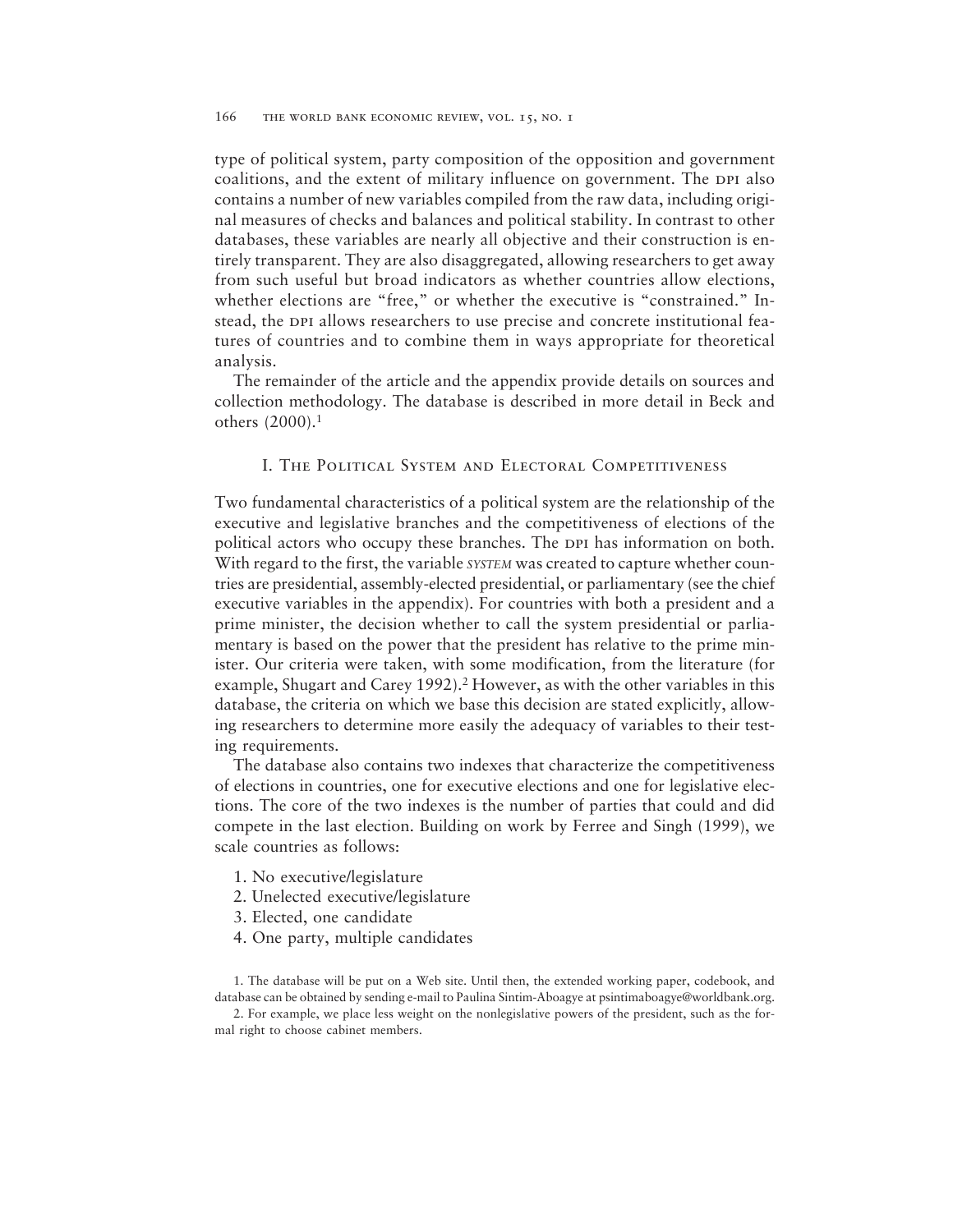- 5. Multiple parties are legal, but only one won seats (because other parties did not exist, compete, or win seats)
- 6. Multiple parties competed and won seats (but one party won 75 percent or more of the seats)
- 7. The largest party received less than 75 percent of the seats.

Three other variables supplement these indexes. The first and second variables indicate whether the chief executive and the minister of defense, respectively, are military officers. The third records whether our sources mention voting irregularities or candidate intimidation that is serious enough to affect electoral outcomes. Nonconstitutional irregularities are also recorded as present when important parties boycott elections or the election results.

#### II. Preferences and Parties

For most political economy questions, the main concern is not only the structure of political decisionmaking but also the policy preferences or ideological leanings of decisionmakers. For many countries of the world, however, such information is not available, not germane, or not a reliable indicator of the preferences of decisionmakers.

A starting point for any analysis that requires the preferences of the policymakers is the party identification of the decisionmakers. Our data set identifies the party of the prime minister and/or president, the three largest parties in the government coalition, and the largest party in the opposition. In addition, our sources provide useful information for some countries about the policy preferences of key decisionmakers on five dimensions: economic, nationalistic, regional, rural, and religious. The first dimension refers to preferences regarding more or less state control of the economy—the standard left–right scale. The other dimensions—reported as zero/one dummies—do not necessarily correlate with each other or with the economic dimension. Coverage is far from exhaustive, unfortunately, but constitutes the most comprehensive characterization of parties and decisionmakers that could be extracted from the sources we used.

### III. Tenure, Turnover, and the Share of the Popular Vote of the Chief Executive and the Chief Executive's Party

A key hindrance to development is the tendency of many political leaders to make opportunistic decisions that entail long-run costs to society that outweigh shortrun benefits. Leaders with shorter horizons in office are more likely to find such choices to be worthwhile, and there is evidence suggesting that this effect is significant, at least in less democratic countries (Clague and others 1996, Alesina and others 1996). The DPI presents indicators of the turnover and tenure of governments, and it provides opportunities to circumvent several ambiguities that arise when using existing data.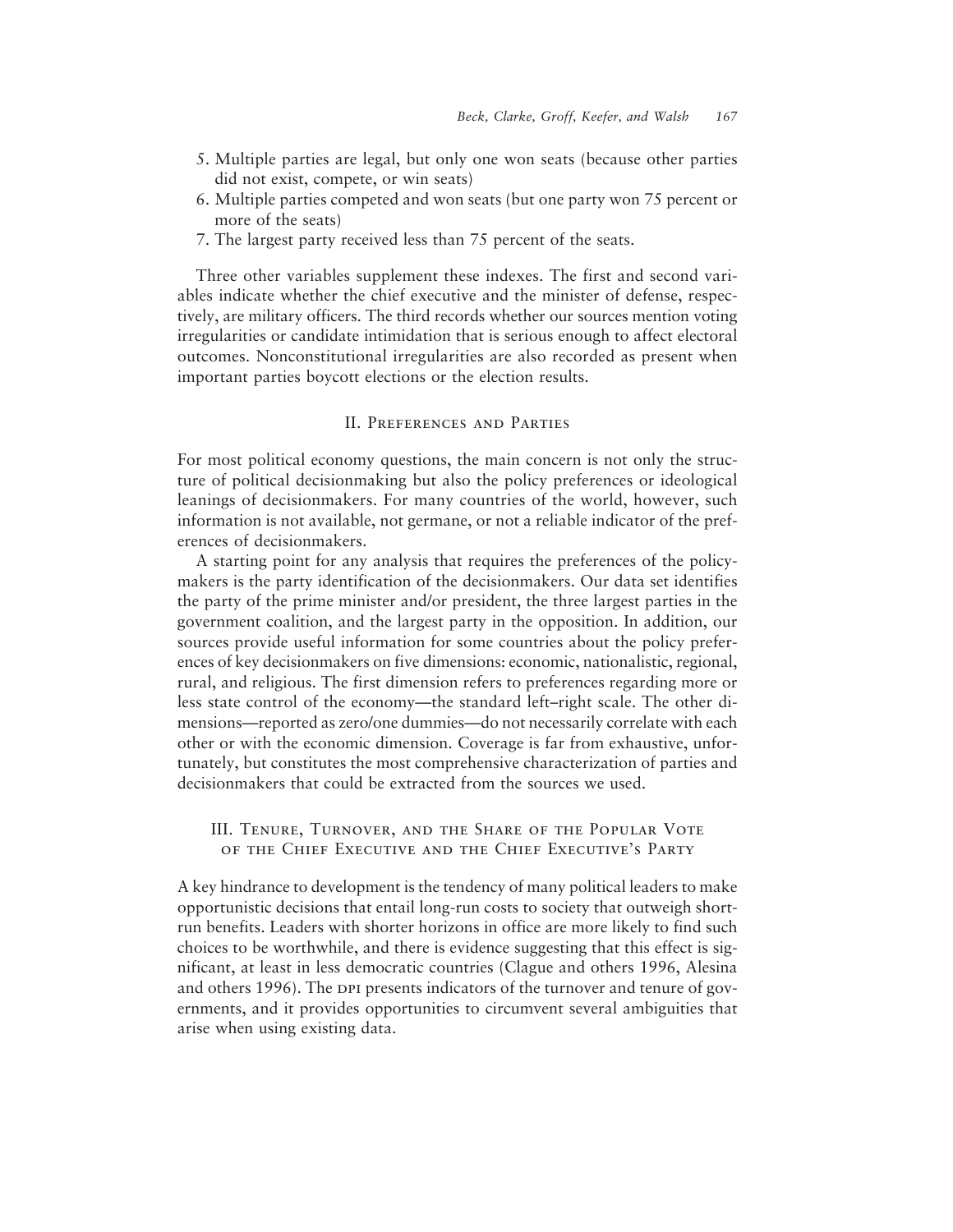First, this data set presents indicators of whether there are constitutional restrictions on executive terms and whether sitting executives can be reelected. Second, executives with more popular support can be expected to have a longer horizon. We therefore record the share of votes that presidents received in their last election and the share of votes of the prime minister or president's party. Third, it would be expected that stronger parties would rein in party members who happen to have shorter horizons. The DPI therefore reports the number of years that the party of the executive has been in office (independent of the particular executive who has represented the party) and how long the party has existed under its current name.

Finally, the DPI records whether parties are in the government coalition and whether the party of the executive controls the lower house. Based on this information, the data set contains two new variables on government stability—*STABS* and *STABNS*—that capture the extent of turnover of a government's key decisionmakers in any year. The two variables are calculated by dividing the number of exits between year *t* and year *t* + 1 by the total number of veto players in year *t*. Veto players are defined as the president and the largest party in the legislature for a presidential system and as the prime minister and the parties in the government coalition for a parliamentary system.

The DPI also has several variables that provide different perspectives on tenure. It includes the tenure of the veto players who have been in office the longest and the shortest periods of time, assuming multiple veto players. It also includes the tenure of the political system—the length of time executive elections have been competitive (where "competitive" means at least a six for the executive index of electoral competitiveness). If elections have not been competitive, the variable indicates how long the executive has been in office.

#### IV. The Legislature

The role of the legislature in the political process is influenced not only by constitutional restrictions on the scope of its initiative and veto authority but also by its composition and the relative strength of government and opposition coalitions. The data set introduced here allows for the calculation of the traditional measure of legislative fragmentation. Our sources also allowed us to identify which parties were inside and outside of the governing coalition. We created variables that record separately the fragmentation of the government coalition and the opposition. The correlation of government and opposition fragmentation measures is only 0.27 (for all countries and all years), suggesting that average fragmentation for the entire legislature is likely to be misleading for many purposes.

#### V. Electoral Rules

The incentives of political decisionmakers and their ability to act independently of each other depend in large measure on the electoral rules under which they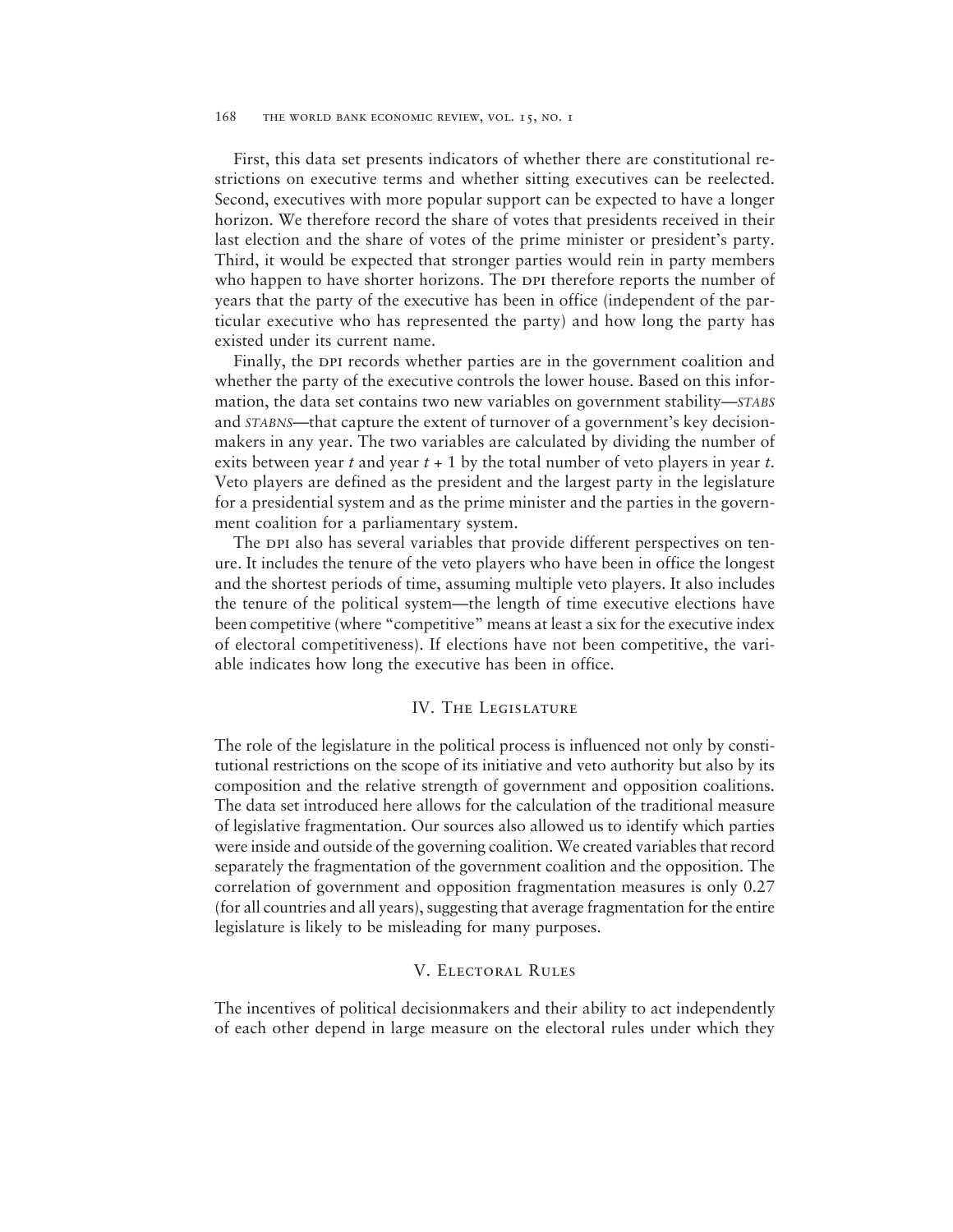operate. Among other effects, electoral rules influence whether candidates have an incentive to pursue individual or party interests, whether small and singleinterest parties have an incentive to coalesce or to remain independent, and whether party leaders exercise significant or weak influence on party candidates (see Cox and McCubbins 2001).

One electoral rule that affects responsiveness to narrow interests is the mean district magnitude (given as *MDMH* for the House of Representatives and *MDMS* for the Senate in the section on electoral rules in the appendix). The database defines *MDM* as the average number of representatives elected by each electoral district in a country. A second electoral characteristic that the data set captures is whether the districts of the upper house are states or provinces.

Voting rules are a third aspect of electoral rules. The DPI records whether legislators are elected using majority or proportional representation systems. For proportional systems, the data set records whether there is a threshold that parties have to overcome to gain any seats in the legislature. And it records whether the D'Hondt system, which is less favorable to small parties, is used to calculate the number of seats that each party receives. The DPI also contains a variable that records whether the country has an open or closed-list electoral system. The dpi classifies a system as closed if voters cannot express preferences within a list that is, if the position on a party's candidate list combined with the number of votes received by the party is the sole determinant of whether a candidate is elected.

The DPI provides some (albeit scant) information on the candidate selection process. Where possible, the data set includes a variable that reflects whether selection takes place on the national level, the subnational level, or by primary election. Finally, the DPI records the month when presidential or parliamentary elections were held.

#### VI. Checks and Balances

A key element in the description of any political system is the number of decisionmakers whose agreement is necessary before policies can be changed. The DPI significantly extends one existing measure of checks and balances and introduces new measures and the possibility of constructing others.

Building on work by Roubini and Sachs (1989), we constructed the index of political cohesion, which records whether the same or different parties control the executive branch and the legislature in presidential systems. For parliamentary systems, the index records whether there is a minority government or a coalition of one, two, three, or more parties controlling the government. The index of political cohesion does not distinguish countries according to the effectiveness of electoral checks on government decisionmakers or according to electoral rules that influence party control over members. To adjust for these circumstances, the dpi includes two new variables, *CHECKS1* and *CHECKS2* (see the section on stability and checks and balances in the appendix).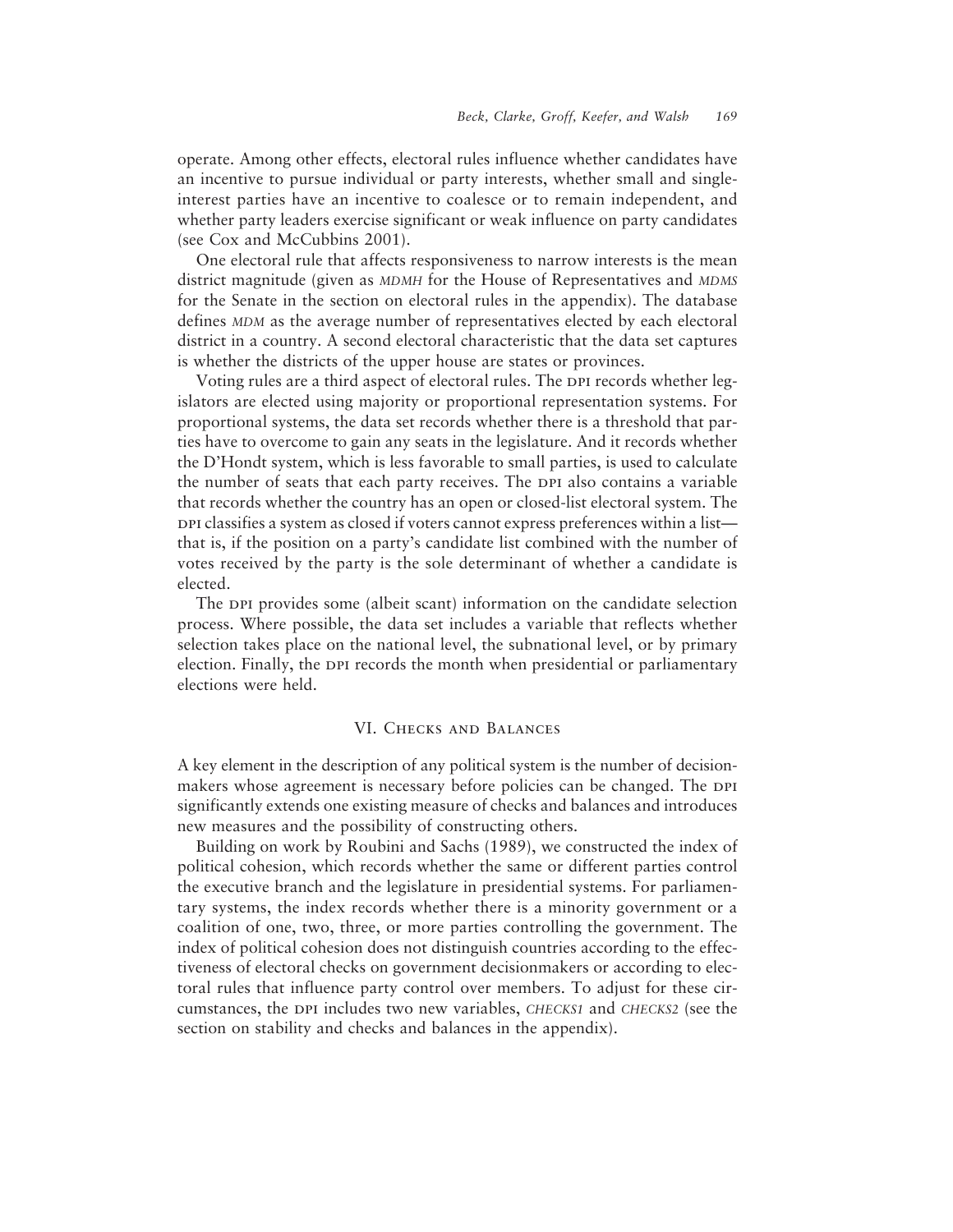These variables count the number of veto players in a political system, adjusting for whether these veto players are independent of each other, as determined by the level of electoral competitiveness in a system, their respective party affiliations, and the electoral rules. If the legislative index of electoral competitiveness is less than four, the two measures are set equal to one because, regardless of the formal constitutional arrangements in a system, where legislative elections are uncompetitive, constitutional checks on officials are unlikely to be binding. For all other countries, the variable *CHECKS1* is increased by the number of veto players in the system.<sup>3</sup> In presidential systems, it is increased by one for the president and one for each legislative chamber. However, if elections are conducted under closed-list rules and the president's party is the largest government party in a particular chamber, then the DPI assumes that the president exercises substantial control over the chamber and it is not counted as a check. For parliamentary systems, *CHECKS1* is increased by one for the prime minister and by one for each party in the government coalition, including the prime minister's own party. However, if it is a closed-list system and the prime minister's party is the largest in the government coalition, then this sum is reduced by one.

The extent to which one political decisionmaker might act as a check on another depends in part on the similarity of their policy preferences. To take into account the policy orientation of parties, we created a second checks-andbalances variable, *CHECKS2*. *CHECKS2* has the value of *CHECKS1* plus one for every veto player (defined as the largest government party in the legislative chamber in presidential systems and as all coalition members in parliamentary systems) whose orientation (left, right, or center) is closer to the opposition's orientation than to the average of the rest of the government. The opposition's orientation is given by the orientation of the largest opposition party.

#### VII. Federalism

Subnational political structure affects national-level policymaking in numerous ways. First, subnational units may have veto power over national-level policy decisions. Second, they may exert pressure for greater (or at least different) levels of redistribution than would otherwise be the case. Third, subnational units may affect the cohesiveness of national parties, which struggle for positions in both subnational and national jurisdictions, although the distribution of voter preferences in the two could be quite distinct.

The DPI contains several variables that capture the extent of federalism in a country's political structure. One indicates whether the country has contiguous autonomous or self-governing regions. A second dimension of information on

<sup>3.</sup> The values of *CHECKS1* and *CHECKS2* are nearly invariant to the use of the executive or legislative index of electoral competitiveness.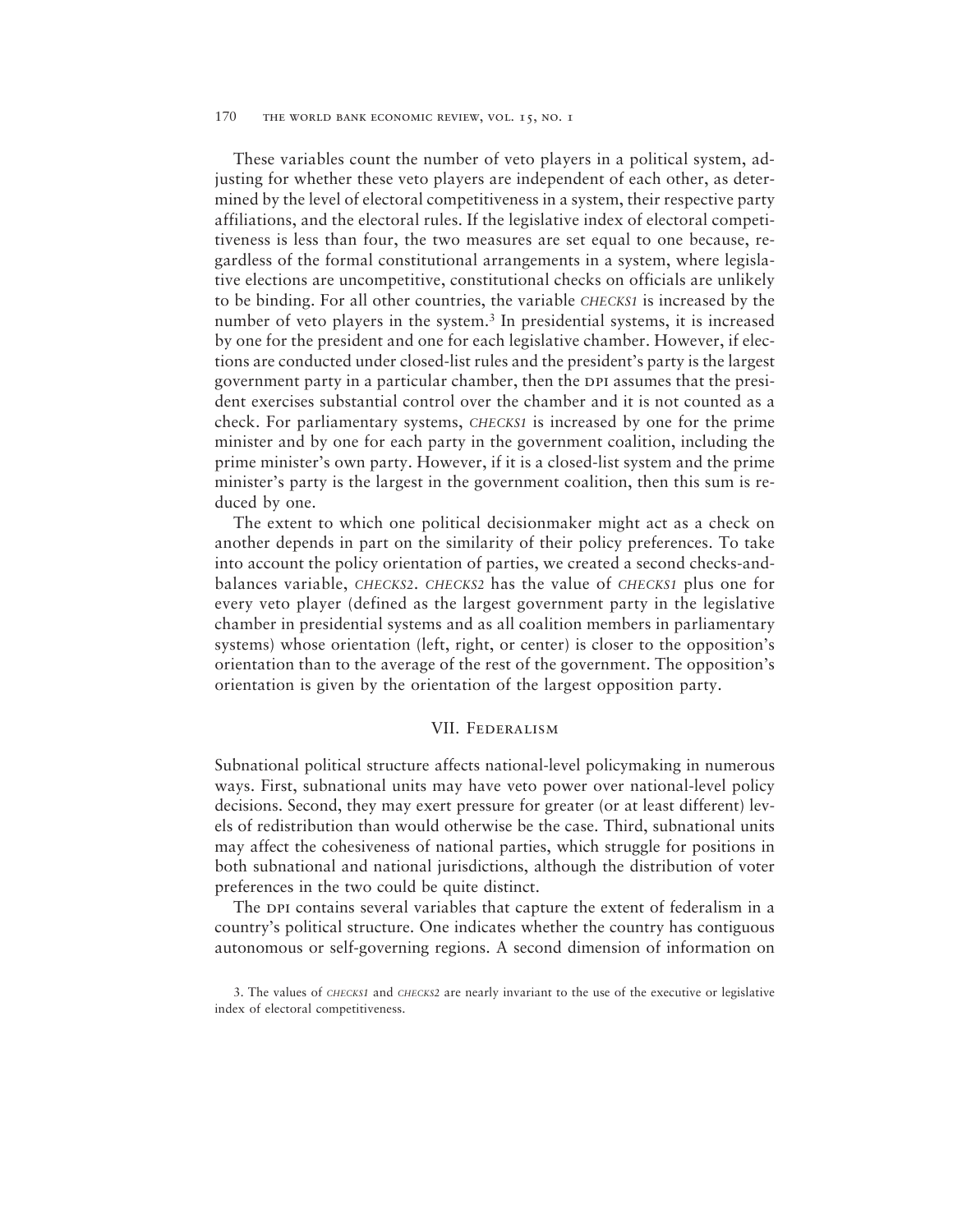subnational governments is whether the local executive and legislature are locally elected. This variable is zero if neither is locally elected, one if one of the two is locally elected, and two if both are directly and locally elected. We also investigated, with limited success, whether municipal governments were locally elected. The third dimension on which we attempted to collect information is the jurisdiction of local governments. We asked whether the states or provinces had authority over taxing, spending, or legislating.

#### VIII. Sources and Data Collection

There were two main sources of data for this project, each used for a different time period. For 1975–84, we consulted *The Europa Year Book* (various years). For 1985–95, we used Banks's *Political Handbook of the World* (various years). We used *The Europa Year Book* for the latter time period to plug topical gaps in coverage, mostly for electoral rule and constitutional framework variables. The consistency of data between these two periods was extensively checked. We took information on electoral rules mostly from the Web site of the International Parliamentary Union (parline, *www.ipu.org/parline-e.parlinesearch.asp*). We obtained information on party orientation from a European Web site maintained by Agora Telematica (*www.agora.stm.it/elections/parties.htm*). We also cross-checked party orientation against information in *Political Parties of Africa and the Middle East: A Reference Guide* (1993) and *Political Parties of Eastern Europe, Russia, and the Successor States: A Reference Guide* (1994).

#### IX. Conclusion

This database is the product of an effort to bring systematic, cross-country information on political institutions within easy reach of researchers investigating comparative political economy. We have found no other source of information that provides as much objective data on these issues. We hope that the DPI will help illuminate a wide range of questions, from the determinants of democratic consolidation, the political conditions for economic reform, and the political and institutional roots of corruption to the appropriate and institutionally sensitive design of economic policy recommendations.

#### Appendix. Variables in the Database of Political Institutions

*General Variables*

*COUNTRYC* Country code *IFS International Financial Statistics* code *YEAR* Year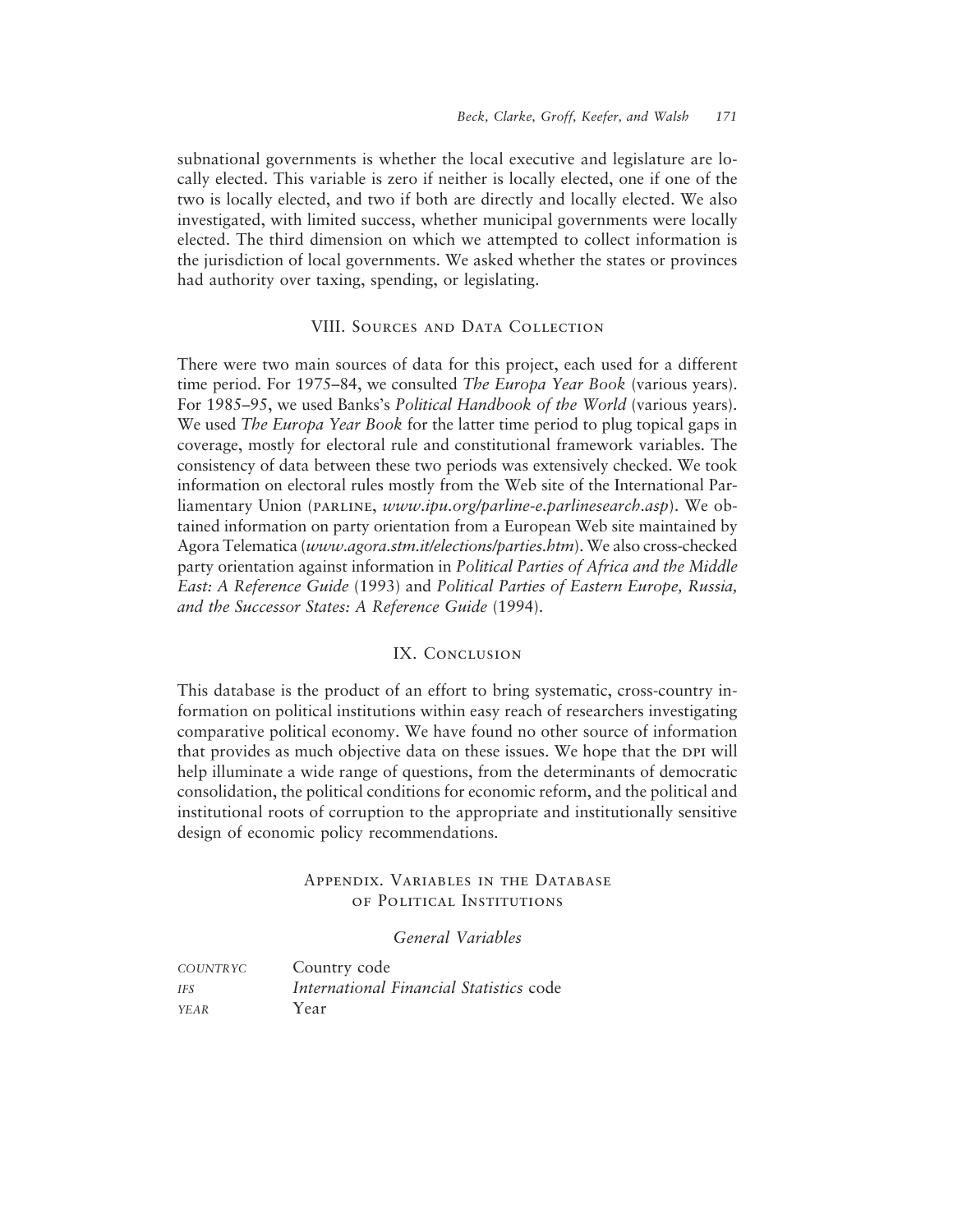## *Chief Executive Variables*

| SYSTEM          | Direct presidential (0); strong president elected by assembly (1);<br>parliamentary (2)                                                               |
|-----------------|-------------------------------------------------------------------------------------------------------------------------------------------------------|
| YRSOFFC         | Number of years in office                                                                                                                             |
| <b>FINITTRM</b> | Is there a finite term in office? (1 if yes, 0 if no)                                                                                                 |
| YRCURNT         | Years left in current term                                                                                                                            |
| MULTPL?         | If there are formal restraints on the term (NA if not), can the<br>chief executive serve multiple terms?                                              |
| MILITARY        | Is the chief executive a military officer?                                                                                                            |
| <b>DEFMIN</b>   | Is the defense minister a military officer?                                                                                                           |
| PERCENT1        | Percentage of votes the president got in the first/only round                                                                                         |
| PERCENTL        | Percentage of votes the president got in the final round                                                                                              |
| <b>PRTYIN</b>   | Length of time (years) the chief executive's party has been in<br>office                                                                              |
|                 | Chief Executive's Party                                                                                                                               |
| <b>EXECME</b>   | Name of party, if any                                                                                                                                 |
| EXECRLC         | Orientation: right $(R)$ ; left $(L)$ ; center $(C)$ ; not applicable $(0)$                                                                           |
| <b>EXECNAT</b>  | Nationalist (1 if yes)                                                                                                                                |
| EXECRURL        | Rural (1 if yes)                                                                                                                                      |
| <b>EXECREG</b>  | Regional (1 if yes)                                                                                                                                   |
| <b>EXECME</b>   | Religion: not specified (1); Christian (CH); Catholic (CA); Is-<br>lamic (IS); Hindu (HD); Buddhist (BD); Jewish (JW); other (O)                      |
| <b>EXECAGE</b>  | Length of time (years) since the party was formed under this<br>name                                                                                  |
| ALLHOUSE        | Does the party of the chief executive control all relevant houses?                                                                                    |
| <b>NONCHIEF</b> | In systems with both a nonceremonial prime minister and a presi-<br>dent, what is the party affiliation of the one not called the chief<br>executive? |
|                 | Party Variables in the Legislature                                                                                                                    |
| HERFGOV         | Herfindahl index for government                                                                                                                       |
| GOVFRAC         | Government fractionalization (the probability that two random                                                                                         |
|                 | draws would produce legislators from different parties)                                                                                               |
| NUMGOV          | Number of government seats                                                                                                                            |
|                 | Largest Government Party                                                                                                                              |
| 1GOVME          | Name                                                                                                                                                  |
| 1GOVSEAT        | <b>Seats</b>                                                                                                                                          |
| 1GOVRLC         | Orientation: right $(R)$ ; left $(L)$ ; center $(C)$ ; not applicable $(0)$                                                                           |
| 1GOVNAT         | Nationalist (1 if yes)                                                                                                                                |
| 1GOVRURL        | Rural (1 if yes)                                                                                                                                      |
| 1GOVREG         | Regional (1 if yes)                                                                                                                                   |
|                 |                                                                                                                                                       |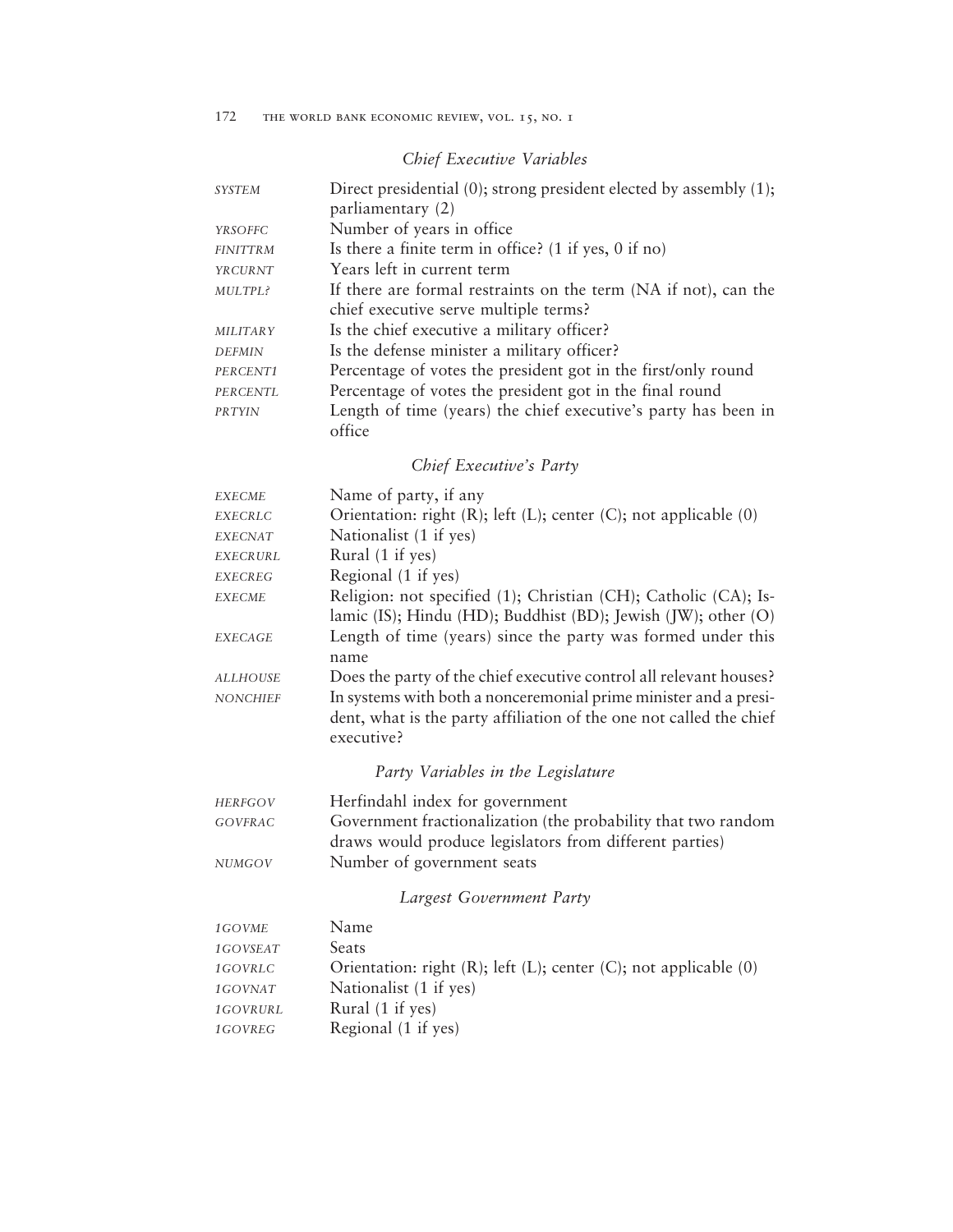| 1GOVREL<br>1GOVAGE             | Religion: not specified (1); Christian (CH); Catholic (CA); Is-<br>lamic (IS); Hindu (HD); Buddhist (BD); Jewish (JW); other (O)<br>Length of time (years) since the party was formed under this<br>name |  |
|--------------------------------|----------------------------------------------------------------------------------------------------------------------------------------------------------------------------------------------------------|--|
|                                | Second-Largest Government Party                                                                                                                                                                          |  |
| 2GOVME                         | Name                                                                                                                                                                                                     |  |
| 2GOVSEAT                       | Seats                                                                                                                                                                                                    |  |
| 2GOVRLC                        | Orientation: right $(R)$ ; left $(L)$ ; center $(C)$ ; not applicable $(0)$                                                                                                                              |  |
| 2GOVNAT                        | Nationalist (1 if yes)                                                                                                                                                                                   |  |
| 2GOVRURL                       | Rural (1 if yes)                                                                                                                                                                                         |  |
| 2GOVREG                        | Regional (1 if yes)                                                                                                                                                                                      |  |
| 2GOVREL                        | Religion: not specified (1); Christian (CH); Catholic (CA); Is-<br>lamic (IS); Hindu (HD); Buddhist (BD); Jewish (JW); other (O)                                                                         |  |
| 2GOVAGE                        | Length of time (years) since the party was formed under this name                                                                                                                                        |  |
| Third-Largest Government Party |                                                                                                                                                                                                          |  |
| 3GOVME                         | Name                                                                                                                                                                                                     |  |
| 3GOVSEAT                       | Seats                                                                                                                                                                                                    |  |
| 3GOVRLC                        | Orientation: right $(R)$ ; left $(L)$ ; center $(C)$ ; not applicable $(0)$                                                                                                                              |  |
| 3GOVNAT                        | Nationalist (1 if yes)                                                                                                                                                                                   |  |
| 3GOVRURL                       | Rural (1 if yes)                                                                                                                                                                                         |  |
| 3GOVREG                        | Regional (1 if yes)                                                                                                                                                                                      |  |
| 3GOVREL                        | Religion: not specified (1); Christian (CH); Catholic (CA); Is-<br>lamic (IS); Hindu (HD); Buddhist (BD); Jewish (JW); other (O)                                                                         |  |
| 3GOVAGE                        | Length of time (years) since the party was formed under this<br>name                                                                                                                                     |  |
| GOVOTH                         | Number of other government parties                                                                                                                                                                       |  |
| GOVOTHST                       | Number of other government party seats                                                                                                                                                                   |  |
| <b>HERFOPP</b>                 | Herfindahl index for opposition                                                                                                                                                                          |  |
| OPPFRAC                        | Opposition fractionalization (the probability that two random<br>draws would produce legislators from different parties)                                                                                 |  |
| <b>NUMOPP</b>                  | Number of opposition seats                                                                                                                                                                               |  |
| Largest Opposition Party       |                                                                                                                                                                                                          |  |
| 1 OPPME                        | Name                                                                                                                                                                                                     |  |
| 1OPPSEAT                       | Seats held                                                                                                                                                                                               |  |
| 1OPPRLC                        | Orientation: right $(R)$ ; left $(L)$ ; center $(C)$ ; not applicable $(0)$                                                                                                                              |  |
| 1 OPPNAT                       | Nationalist (1 if yes)                                                                                                                                                                                   |  |
| 1 OPPRURL                      | Rural (1 if yes)                                                                                                                                                                                         |  |
| 1OPPREG                        | Regional (1 if yes)                                                                                                                                                                                      |  |
| 1OPPREL                        | Religion: not specified (1); Christian (CH); Catholic (CA); Is-<br>lamic (IS); Hindu (HD); Buddhist (BD); Jewish (JW); other (O)                                                                         |  |

*1OPPAGE* Length of time (years) since the party was formed under this name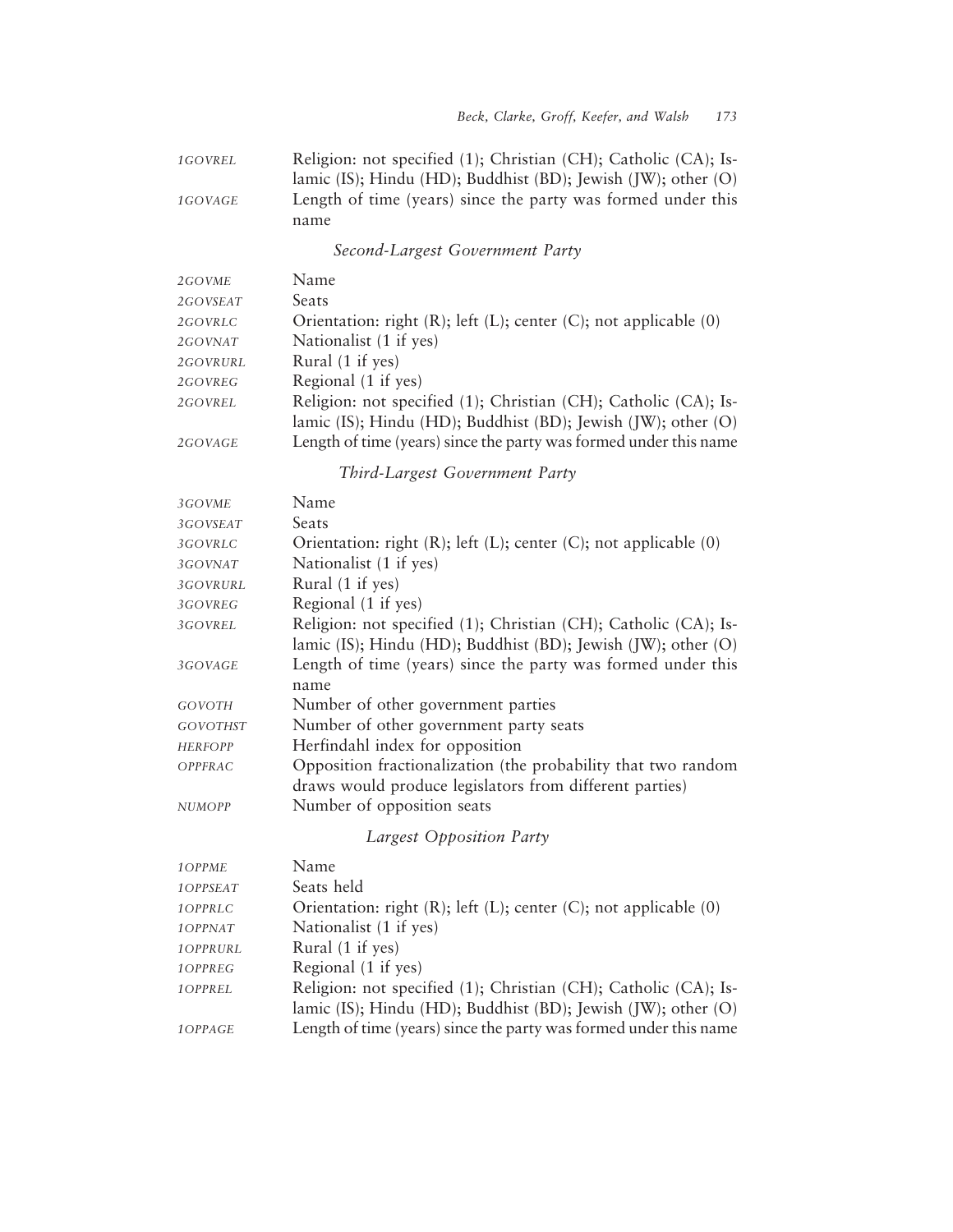## *Second-Largest Opposition Party*

| 2OPPME          | Name                                                                                                                                        |  |  |
|-----------------|---------------------------------------------------------------------------------------------------------------------------------------------|--|--|
| 2OPPSEAT        | Seats                                                                                                                                       |  |  |
|                 | Third-Largest Opposition Party                                                                                                              |  |  |
| 3OPPME          | Name                                                                                                                                        |  |  |
| 3OPPSEAT        | Seats                                                                                                                                       |  |  |
| OPPOTH          | Number of other opposition parties                                                                                                          |  |  |
| <b>OPPOTHST</b> | Number of other opposition party seats                                                                                                      |  |  |
| <b>ULPRTY</b>   | Number of parties nonaligned or with allegiance unknown                                                                                     |  |  |
| NUMUL           | Seats nonaligned or with allegiance unknown                                                                                                 |  |  |
| <b>HERFTOT</b>  | Herfindahl index total                                                                                                                      |  |  |
| FRAC            | Total fractionalization (the probability that two random draws<br>would produce legislators from different parties)                         |  |  |
| <b>OPPMAJH</b>  | Does one opposition party have the majority in the House?                                                                                   |  |  |
| <b>OPPMAJS</b>  | Does one opposition party have the majority in the Senate?                                                                                  |  |  |
|                 | Details on the Legislature                                                                                                                  |  |  |
| <b>DATELEG</b>  | When were legislative elections held (number records month; 13<br>indicates unknown month)                                                  |  |  |
| <b>DATEEXEC</b> | When were executive elections held (number records month; 13<br>indicates unknown month)                                                    |  |  |
| MAJ             | Majority (number of government seats divided by total seats)                                                                                |  |  |
| PARTYAGE        | Average age of parties                                                                                                                      |  |  |
| LEGELEC         | Is there a legislative election? (1 if yes)                                                                                                 |  |  |
| EXELEC          | Is there an executive election? (1 if yes)                                                                                                  |  |  |
| EXECSPEC        | Is executive party special interest?                                                                                                        |  |  |
| GOVSPEC         | Is first government party special interest?                                                                                                 |  |  |
| COALSPEC        | Are any coalition parties special interest?                                                                                                 |  |  |
| Electoral Rules |                                                                                                                                             |  |  |
| LIEC            | Legislative index of political competitiveness                                                                                              |  |  |
| EIEC            | Executive index of political competitiveness                                                                                                |  |  |
| MDMH            | Mean district magnitude (House)                                                                                                             |  |  |
| MDMS            | Mean district magnitude (Senate)                                                                                                            |  |  |
| $S/S+H$         | Number in Senate /(number in house + number in Senate)                                                                                      |  |  |
| PLURALTY        | Plurality? $(1 \text{ if yes}, 0 \text{ if no})$                                                                                            |  |  |
| PR              | Proportional representation? (1 if yes, 0 if no)                                                                                            |  |  |
| <b>HOUSESYS</b> | If plurality and proportional representation, which governs the<br>majority or all of the House seats? (1 if plurality, 0 if proportional)  |  |  |
| SENSYS          | If plurality and proportional representation, which governs the<br>majority or all of the Senate seats? (1 if plurality, 0 if proportional) |  |  |
| THRESH          | What is the vote threshold for representation?                                                                                              |  |  |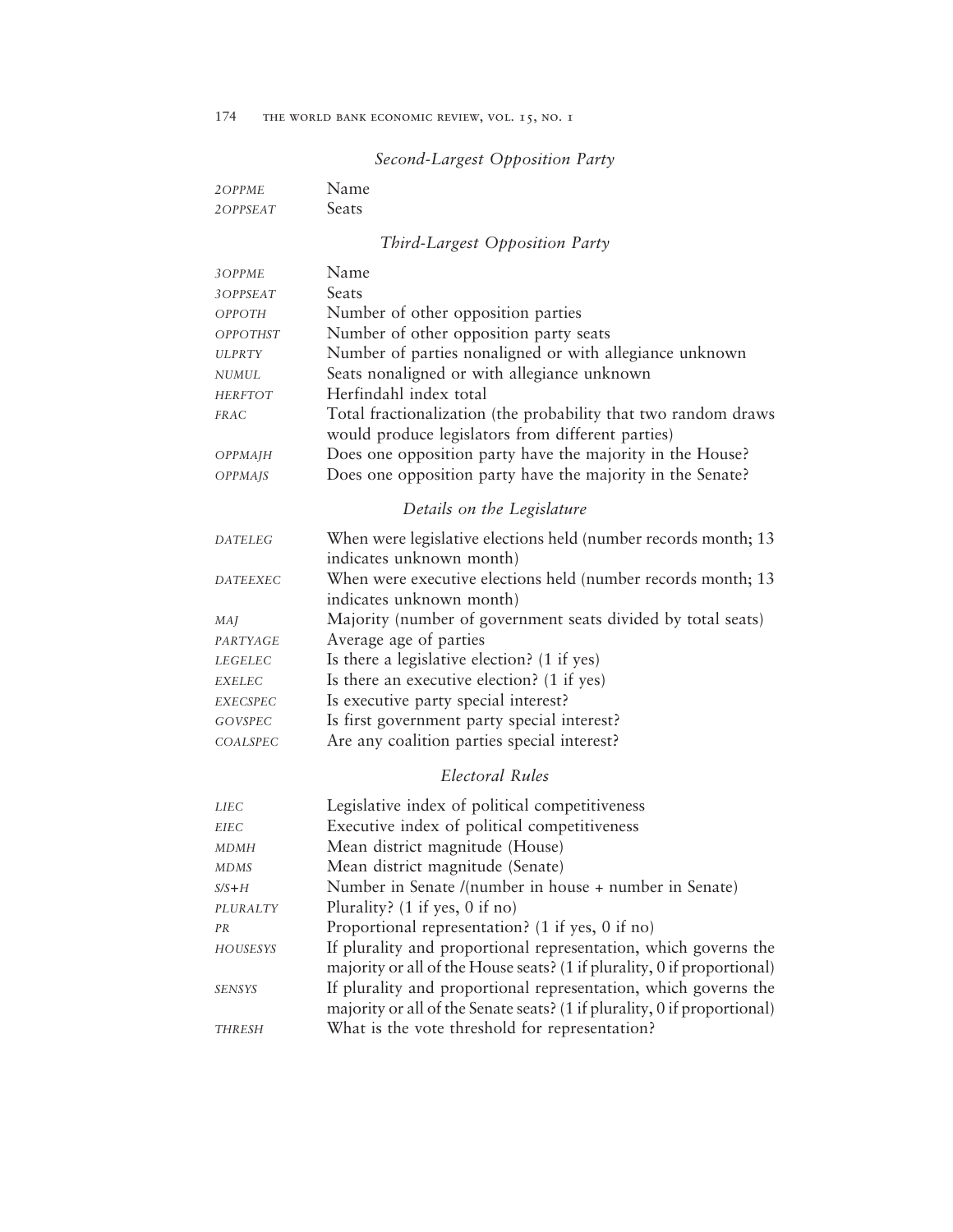| <b>DHONDT</b><br>CL<br><b>SELECT</b><br>FRAUD | Is the D'Hondt system used? (1 if yes, 0 if no)<br>Are closed lists used? (1 if yes, 0 if no)<br>Candidate selection: national (1); subnational (2); primary (3)<br>Were vote fraud or candidate intimidation serious enough to<br>affect the outcome of the most recent elections? |  |
|-----------------------------------------------|-------------------------------------------------------------------------------------------------------------------------------------------------------------------------------------------------------------------------------------------------------------------------------------|--|
|                                               | <b>Stability and Checks and Balances</b>                                                                                                                                                                                                                                            |  |
| <b>TENLONG</b>                                | Longest tenure of a veto player                                                                                                                                                                                                                                                     |  |
| <b>TENSHORT</b>                               | Shortest tenure of a veto player                                                                                                                                                                                                                                                    |  |
| <b>TENSYS</b>                                 | Tenure of system of government if democratic; tenure of chief<br>executive otherwise                                                                                                                                                                                                |  |
| <b>IPCOH</b>                                  | Index of political cohesion (based on Roubini and Sachs 1989)                                                                                                                                                                                                                       |  |
| CHECKS1                                       | Number of veto players                                                                                                                                                                                                                                                              |  |
| CHECKS2                                       | $CHECKS2 = CHECKS1 + 1$ for each veto player whose orientation is<br>closer to the opposition than to the government                                                                                                                                                                |  |
| POLARIZ                                       | Maximum difference of orientation among government parties<br>$(0-2)$                                                                                                                                                                                                               |  |
| <b>STABS</b>                                  | Percentage of veto players that dropped from government be-<br>tween year $t$ and year $t+1$ (assume Senate, if it exists, also changes)                                                                                                                                            |  |
| <b>STABNS</b>                                 | Percentage of veto players that dropped from government between<br>year t and year t+1 (assume Senate, if it exists, did not also change)                                                                                                                                           |  |
| Federalism                                    |                                                                                                                                                                                                                                                                                     |  |
| <b>AUTON</b>                                  | Are there autonomous regions?                                                                                                                                                                                                                                                       |  |
| <b>MUNI</b>                                   | Are the municipal governments locally elected?                                                                                                                                                                                                                                      |  |
| <b>STATE</b>                                  | Are the state or province governments locally elected?                                                                                                                                                                                                                              |  |
| <b>AUTHOR</b>                                 | Do subnational governments have extensive taxing, spending,<br>or regulatory authority?                                                                                                                                                                                             |  |
| <b>STCONST</b>                                | Are the constituencies of the senators states/provinces?                                                                                                                                                                                                                            |  |

#### **REFERENCES**

The word "processed" describes informally reproduced works that may not be commonly available through library systems.

- Alesina, Alberto, Sule Ozler, Nouriel Roubini, and Philip Swagel. 1996. "Political Instability and Economic Growth." *Journal of Economic Growth* 2:189–213.
- Banks, Arthur S. Various years. *The Political Handbook of the World*. Volumes 1986 through 1996. Binghamton, N.Y.: CSA Publications.
- Beck, Thorsten, George Clarke, Alberto Groff, Philip Keefer, and Patrick Walsh. 2000. "New Tools and New Tests in Comparative Political Economy: The Database of Political Institutions," World Bank Policy Research Working Paper 2283. World Bank, Washington, D.C.
- Clague, Christopher, Philip Keefer, Stephen Knack, and Mancur Olson. 1996. "Property and Contract Rights under Democracy and Dictatorship." *Journal of Economic Growth* 1(2):243–76.